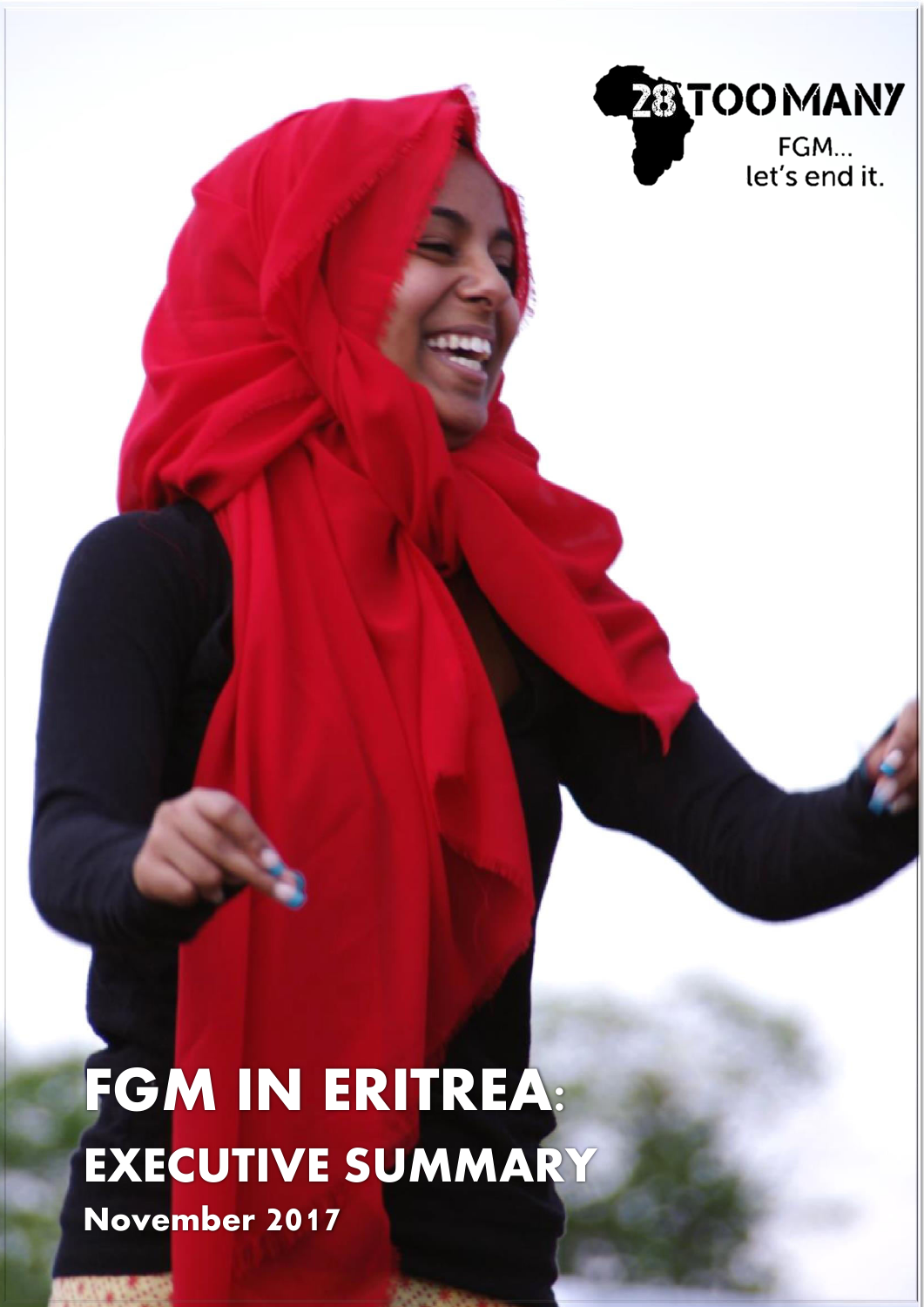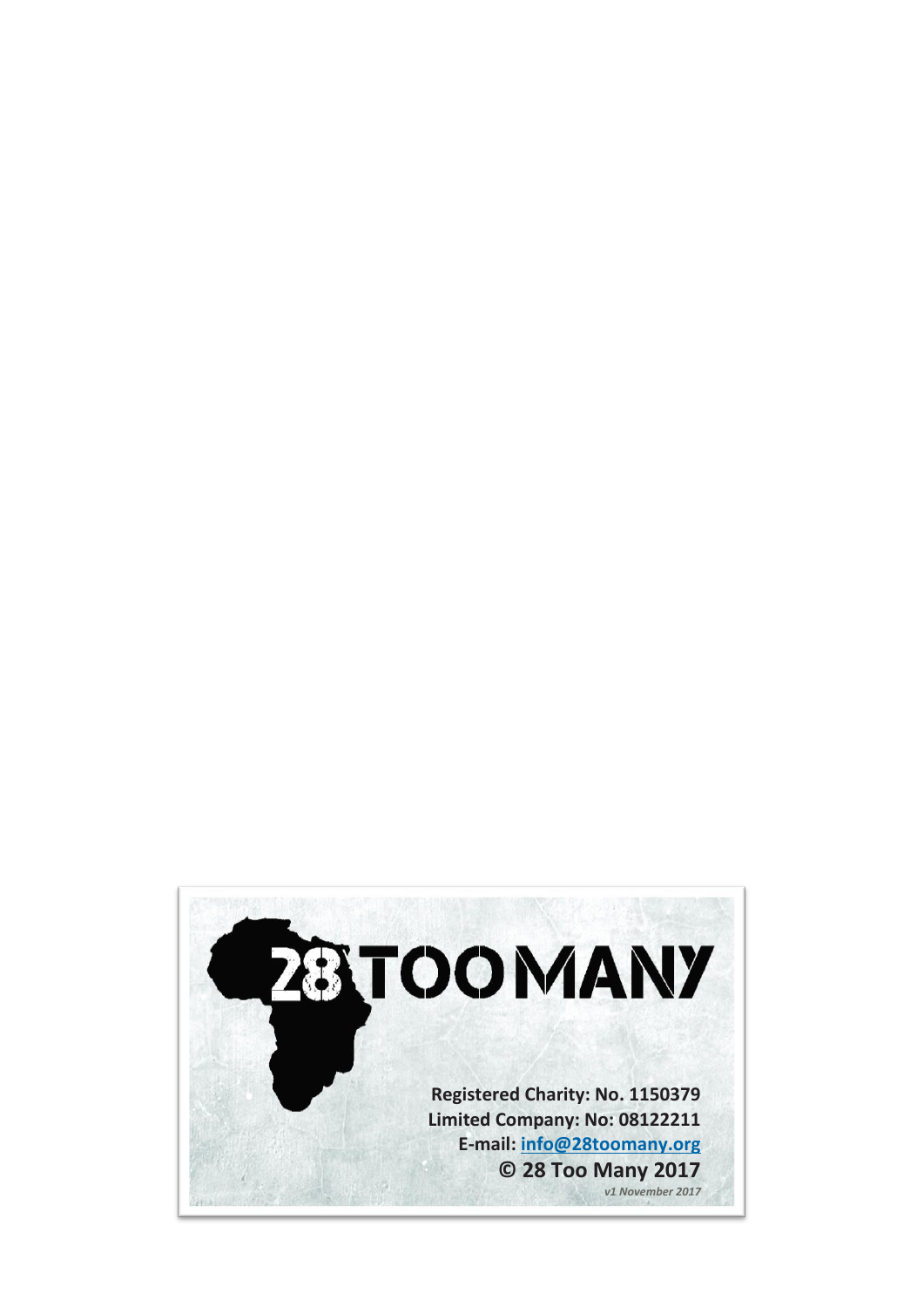

## **COUNTRY PROFILE: FGM IN ERITREA EXECUTIVE SUMMARY**

## November 2017

Eritrea is a country of approximately 5.5 million<sup>1</sup>, situated in the Horn of Africa. It has a war-torn modern history, and tensions remain high between the state and its southern neighbour, Ethiopia. Since independence in 1993, President Isaias Afwerki of the People's Front for Democracy and Justice has been **head of state and head of government**. A new **constitution**, passed in 1997, which allowed for multi-party politics and set elections for 2001, has not been fully implemented, and no elections have been held. It should be noted that the data publicly available in relation to Eritrea is provided almost exclusively by the Government of the State of Eritrea (*GoSE*) and therefore some of the information referred to in this Country Profile **cannot be verified independently**.

The country is divided into **six administrative** *zobas*. Less than a quarter of Eritreans live in towns, and agriculture is the **main economic activity**. However, a large percentage of the population serves in the military, as **conscription** is mandatory for both men and women, and many do not receive their discharge and are forced to stay in the military for an indefinite time. It is estimated that half of the population lives below **the poverty line**. 2

The extent of **military service** has resulted in 46.7% of Eritrean households being headed by women, but an underlying patriarchal culture persists.<sup>3</sup> Women are less likely to participate in household decision-making if they are of a young age, are unemployed, have no living children, have only or less than a primary level of education, live in a rural area, or are in the lower wealth quintiles. $4$  Women who are married or have young children are generally exempt from military service<sup>5</sup>, which may encourage women to marry and have children at a young age. Over one-third of the armed forces during the 30-year war for independence were female.<sup>6</sup>

The OECD Development Centre classifies Eritrea as having a 'very high' Restricted Physical Integrity Value, the highest classification of the value, because 71% of women justify wife beating; there is no legislation in place regarding domestic violence; legislation against rape exists, but not marital rape; legislation regarding sexual harassment is inadequate; and 28% of women have a need for family planning that is not being met.<sup>7</sup> A 2017 study and the 2015 UN Commission of Inquiry on Eritrea both found that sexual violence is rife within the Eritrean National Service.<sup>8</sup> This is an issue at the forefront of women's rights in Eritrea.

Eritrea has historically had one of the highest rates of FGM practice in the world. While the Demographic and Health Survey (*DHS*) of 2002 calculated the **prevalence of FGM in**  women aged 15-49 at 88.7%<sup>9</sup>, the Eritrean Population and Health Survey 2010 (*EPHS 2010*) calculated it at 83%, and 44.1% of women reported that at least one of their daughters had undergone the practice.<sup>10</sup> This data, together with the **prevalence of FGM in daughters**<sup>11</sup>, which decreases in accordance with the mother's age, strongly suggests a decline in the practice.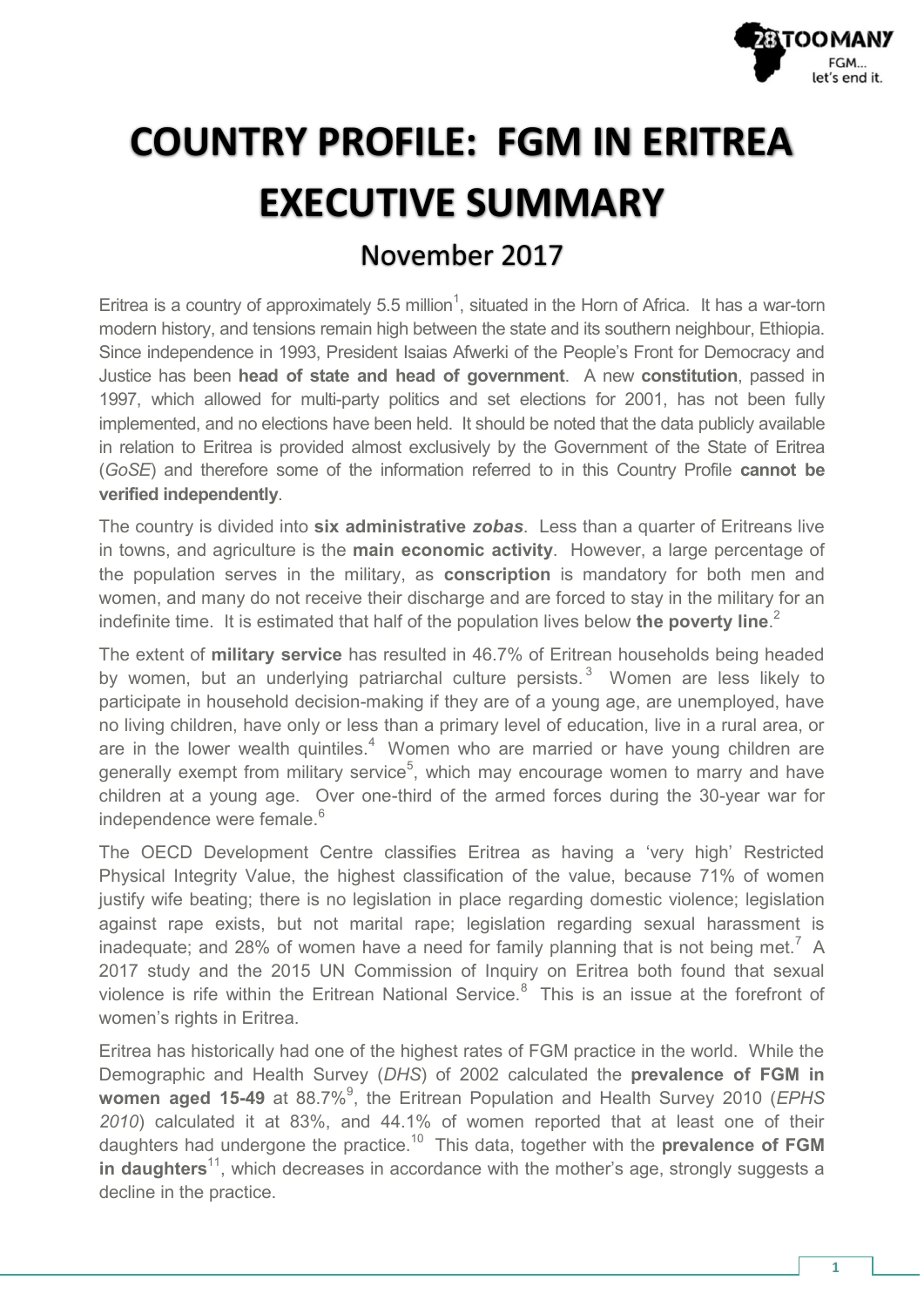

Prevalence in the capital city, Asmara, is 73.6%, in other towns is 85.4% and in rural areas is 85%.<sup>12</sup> Unlike in most countries, where FGM is more likely to occur in rural areas than in urban areas, in Eritrea, there appears to be more of a division between Asmara and the rest of the country. In Asmara, prevalence fell by nearly 18% from 1995 to 2010; whereas in other areas prevalence fell by about 10% over the same period.<sup>13</sup> Analysis suggests this may be due to a difference in levels of wealth.<sup>14</sup>

Girls in Eritrea are most likely to undergo FGM in their first five years, although girls in Asmara are generally cut earlier than girls in other areas.<sup>15</sup> A 2012 report notes that there is a general belief in Eritrea that the younger a girl undergoes FGM, the more readily she will heal. Many mothers therefore 'take it as an [obligation] to conduct FGM/C on their daughters at a young **age**.'<sup>16</sup>

All of the WHO-classified **types of FGM** are practised in Eritrea.<sup>17</sup> According to the DHS 2002, 38.6% of women aged 15-49 reported that they were 'sewn closed' (Type III – infibulation), 4.1% had had 'flesh removed' and 46% had been 'nicked, no flesh removed'  $(11.3\%$  did not know).<sup>18</sup>

FGM is most commonly reported to have been performed on women aged 15-49 by a traditional 'circumciser' (80.33%)<sup>19</sup>, but it is also performed as a 'treatment' by about 20% of traditional medical practitioners.<sup>20</sup>

**Knowledge of FGM** among women aged 15-49 is almost universal (99.2%). The prevalence of FGM is slightly higher in rural areas than in urban areas, but knowledge of FGM is slightly lower among women who live in rural areas (98.8%) than among women who live in urban areas (99.5%). 58.9% of women reported that they knew of activities against FGM operating in their area, but in Anseba that figure was much higher, at 85.2%, while in Asmara only 37.2% knew of activities. $21$ 

In 2010, 77.2% of women and 83.8% of men aged 15-49 who have heard of FGM said they believe that it has no **benefits for a girl** (up from 29.1% in 2002). Women and men who are younger, wealthier and more highly educated are more likely to see no benefits to a girl undergoing FGM.<sup>22</sup> The most commonly perceived benefit of FGM by women was 'social acceptance'; by men, it was 'preserves virginity/prevents pre-marital sex', which is also the second-most-common response from women in general. $^{23}$  This data indicates that there is some need for factual teaching on sex and FGM in higher education.

**Public support for FGM** has declined significantly over the past two decades. The EPHS 2010 reports as follows<sup>24</sup>:

|                                | Women (aged 15-49) | <b>Men (aged 15-49)</b> |
|--------------------------------|--------------------|-------------------------|
| l FGM should continue          | $12.2\%$           | $10.0\%$                |
| <b>FGM should not continue</b> | $822\%$            | 84.9%                   |

Although the majority of respondents see no benefits in FGM for a girl, very few women report having heard objections to their daughters undergoing it. $^{25}$  This may indicate a need for education in communities on how to speak up about one's objections to FGM.

Religious belief is another reason often cited for the continuation of FGM, although only 1.1% of women and 0.6% of men aged 15-49 who have heard of FGM cite 'religious approval' as a benefit of FGM for a girl. $^{26}$  None of the recent country-wide surveys for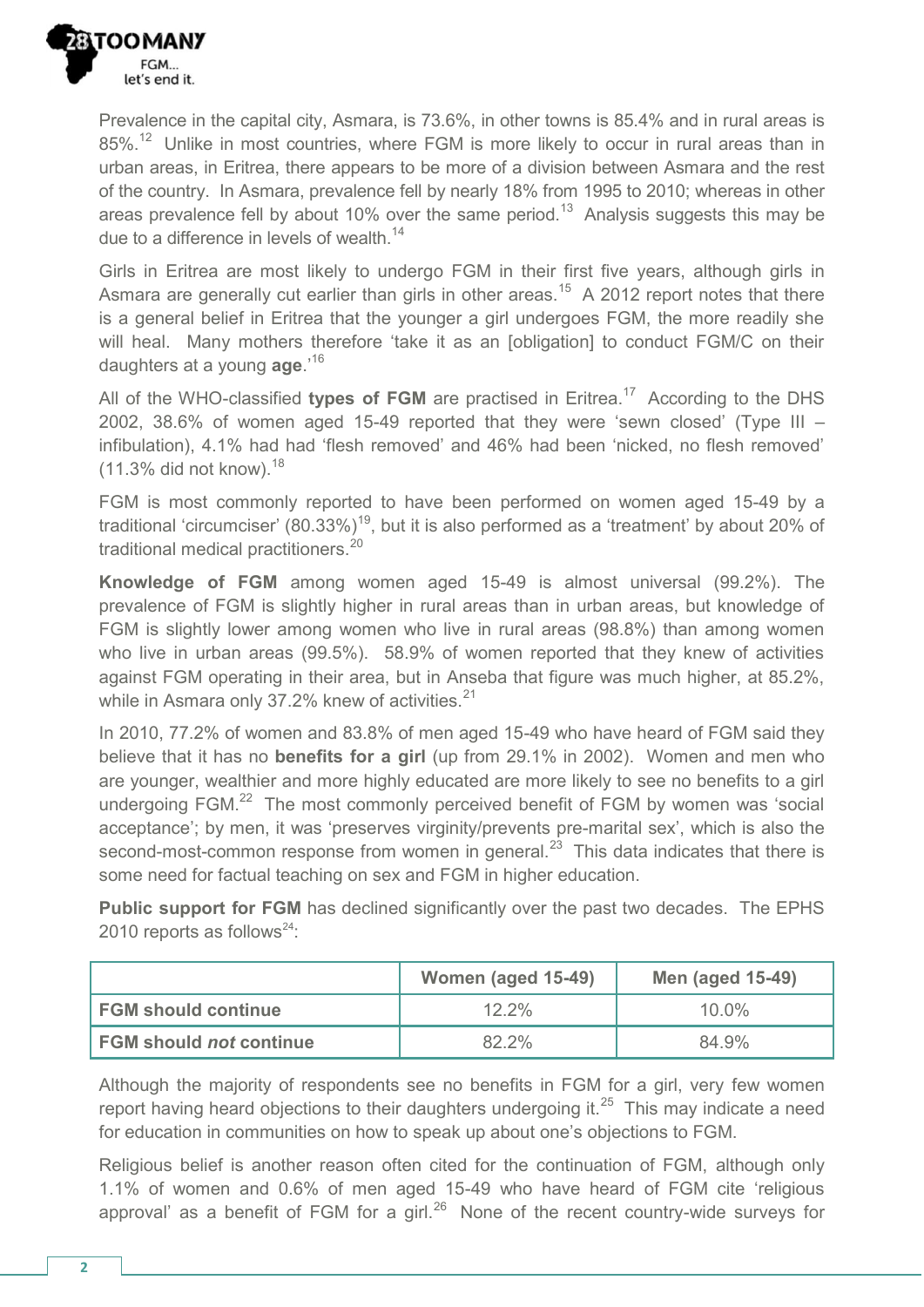

Eritrea break down the **prevalence of FGM according to respondents' ethnicity** or **religion**, and there is no evidence from other sources to inform these criteria. Eritrea has nine major ethnic groups (Afar, Bilen, Hidarb, Kunama, Nara, Rashida, Saho, Tigre and Tigrinya), and the main religions practised are Christianity (primarily Coptic) and Islam.

While the 1997 Constitution forbids discrimination on religious grounds, the GoSE only recognises Sunni Islam, European Orthodox Christianity, Roman Catholicism and the Evangelican Lutheranism Church of Eritrea, and there are reports of persecution, detention and even torture of people from other denominations and faiths.<sup>27</sup> Despite this, religious leaders are highly influential in the everyday lives of Eritreans and should be involved in anti-FGM campaigns.<sup>28</sup>

Overall, 60.1% of female respondents (aged 15-49) who have heard of FGM believe that it is required by religion, and this belief is more common among older women and those living in rural areas. 70.1% of women with 'no education' believe it is a religious requirement, compared to 40.6% of those educated to secondary level or above. There is a similar variation according to wealth quintile.<sup>29</sup> Levels of wealth and education therefore appear to be the best determinants of whether or not a woman believes FGM is a requirement of her religion.

Eritrea has signed many of **the international and regional conventions and treaties** related to the practice of FGM. Articles 7, 14-16, 22 and 32 of the **1997 Eritrean Constitution**<sup>30</sup> are relevant to FGM and the position of women and girls.

In March 2007 **The Female Circumcision Abolition Proclamation No. 158/2007**<sup>31</sup> came into effect, **outlawing FGM**, although the National Union of Eritrean Women (*NUEW*) had been campaigning against it since the 1990s. Contravention of Proclamation No. 158/2007 is punishable by imprisonment of two to three years or up to ten years if it results in death, or a fine for failing to report a planned FGM event. Although the GoSE's report in 2014 to CEDAW claimed that 144 people had been taken to court under the 2007 legislation against  $FGM<sup>32</sup>$ , there is no evidence available as to the outcome of those cases or any other indication of the extent to which the legislation has been enforced. The NUEW carried out a series of public meetings and distributed copies of the Proclamation to raise awareness of the law and the effects of FGM. The EPHS 2010 reported that 90.9% of women and 83.1% of men have **heard of the law against FGM.** Those who are wealthier and more highly educated are more likely to have heard of it. People who live in Gash Barka are far less likely to know of it, as are people living in rural areas, suggesting that more work needs to be done in those areas.<sup>33</sup> Two-thirds of mothers with at least one daughter who has not undergone FGM state that the reason for this is because FGM is against the law.  $34$ 

In 2005 Eritrea passed a law requiring local, national and international **NGOs** to be registered.<sup>35</sup> In 2011 the last of the international NGOs working in Eritrea were forced to leave, and the only two registered NGOs active in relation to eliminating FGM are the NUEW and the National Union of Eritrean Youth and Students (*NUEYS*).

The Constitution's preamble commits the GoSE to creating 'a society in which women and men shall interact on the bases of mutual respect, solidarity and **equality**.'<sup>36</sup> The GoSE's 2013 and 2014 reports to the CEDAW state that progress in women's health and education is being made and the NUEW is continuing to promote equality.<sup>37</sup> However, the UK's Foreign & Commonwealth Office's Human Rights and Democracy Report 2013 states that, while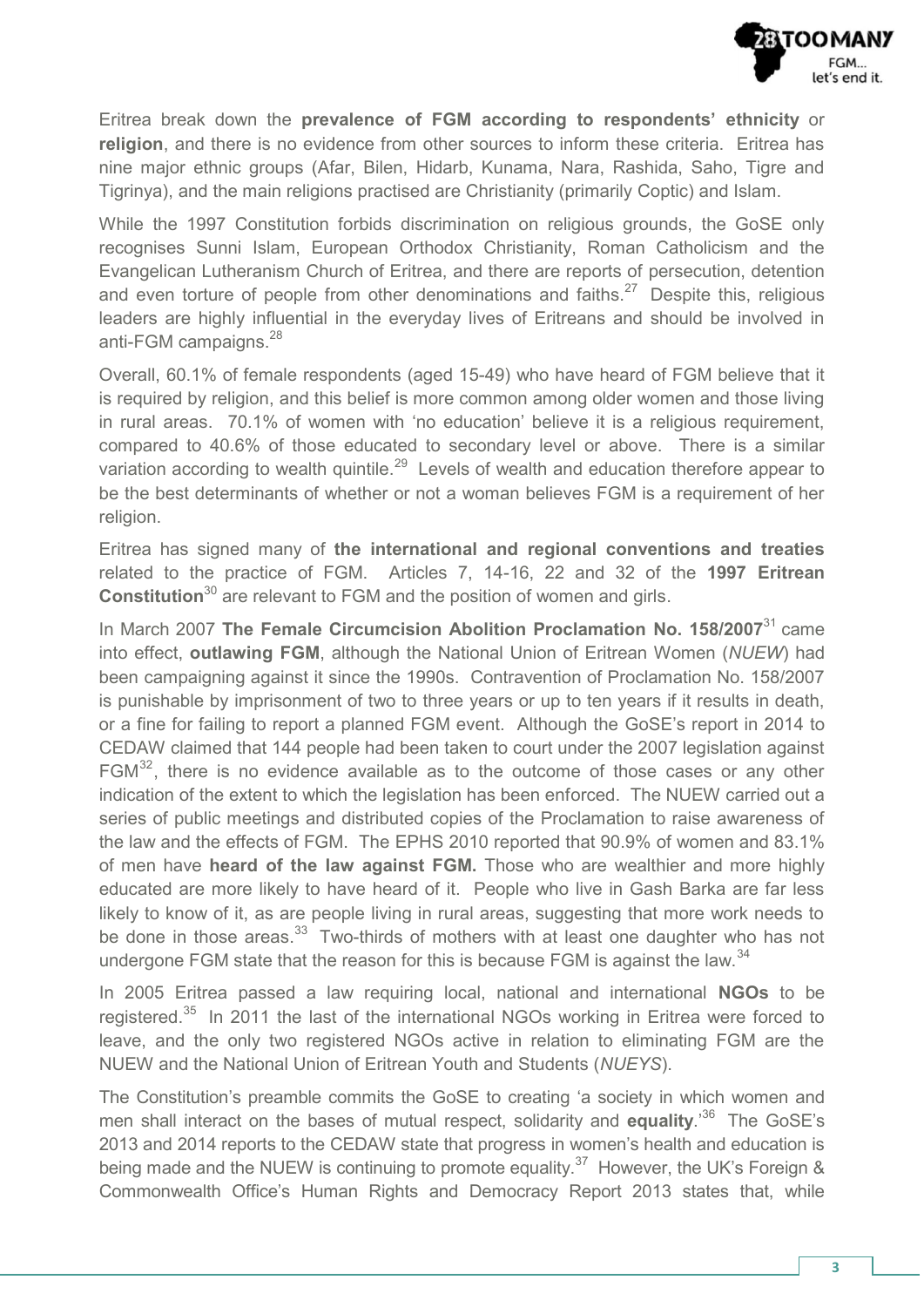

**women's rights** are well protected within the law, they are not practised to the same standard.<sup>38</sup>

Reporters Without Borders ranks Eritrea 179<sup>th</sup> out of 180 countries in its 2017 World Press **Freedom Index.** It was ranked last from 2007 to 2016.<sup>39</sup> There is complete government control, through the Ministry of Information, over all **media** outlets and news distribution in the country (there are no privately owned news-media outlets), as well as the imprisonment without charge or trial of numerous journalists and editors since 1996.

Television and radio are the most popular traditional mediums, although radio is overwhelmingly the most-frequently accessed medium in rural areas.<sup>40</sup> Eritrea is the least internet-connected country in the world. Less than 1.5% of the population has access to it (some estimates are even lower), and access there is extremely slow.<sup>41</sup>

Both the NUEW and the NUEYS use **multimedia approaches** in their work to end FGM, as does The Sara Communication Initiative in its Sara Clubs. For example, the NUEW showed a film, *Behind the Curtains of Agony*, which contained hard-hitting footage of girls undergoing Type III FGM. This reportedly had a 'dramatic effect in villages propagating attitude and behavior change' and was instrumental in putting through the anti-FGM legislation.<sup>42</sup> Videos of senior religious leaders have also been effective in sparking discussions in communities and changing attitudes towards and understanding of FGM.<sup>43</sup>

**Education** is free (in government schools) and compulsory between the ages of six and 13. It is divided into pre-school, elementary, middle and secondary school. The GoSE is the largest education provider. All grade 12 students, some of whom are younger than 18, are required to enrol for **military service** at the SAWA Centre for Education and Training; otherwise, they cannot graduate or work in state-sanctioned employment.<sup>44</sup>

According to the EPHS 2010, approximately 57% of the population is **literate**<sup>45</sup>, although the Central Intelligence Agency's World Factbook puts that figure at 73.8%<sup>46</sup>. Learning achievement remains generally low.

**Enrolment in elementary school** has reportedly fallen, and the **gender gap in literacy** is significant, as only 51.9% of women are literate compared to 63.7% of men. The disparity is much narrower in children and adolescents, and there is almost no disparity in the six-tonine age group. <sup>47</sup>

FGM has been included in the national school curriculum by the GoSE, and the NUEW, the NUEYs and the Sara Communication Initiative all use club-type environments and young people's interests as a platform for discussing health and social issues, including FGM. Education is vital to reducing FGM: 90.5% of women aged 15-49 with 'no' education have undergone FGM compared to 72.8% of women with a secondary or above level of education.<sup>48</sup>

The GoSE states that, since Eritrea's independence, it has made **healthcare** one of its priorities.<sup>49</sup> The final report on the MDGs for Eritrea notes that, despite progress in the health sector, the GoSE still has a lot of work to do in order to sustain progress and improve current services.<sup>50</sup>

The use of **traditional medicine** is prevalent throughout Eritrea but particularly frequent in rural communities, despite the GoSE's cautions. FGM is considered a traditional treatment, practised by 20.4% of practitioners<sup>51</sup>, and there is a cultural element to the use of traditional medicine: practitioners are seen as better understanding the mentality and culture of their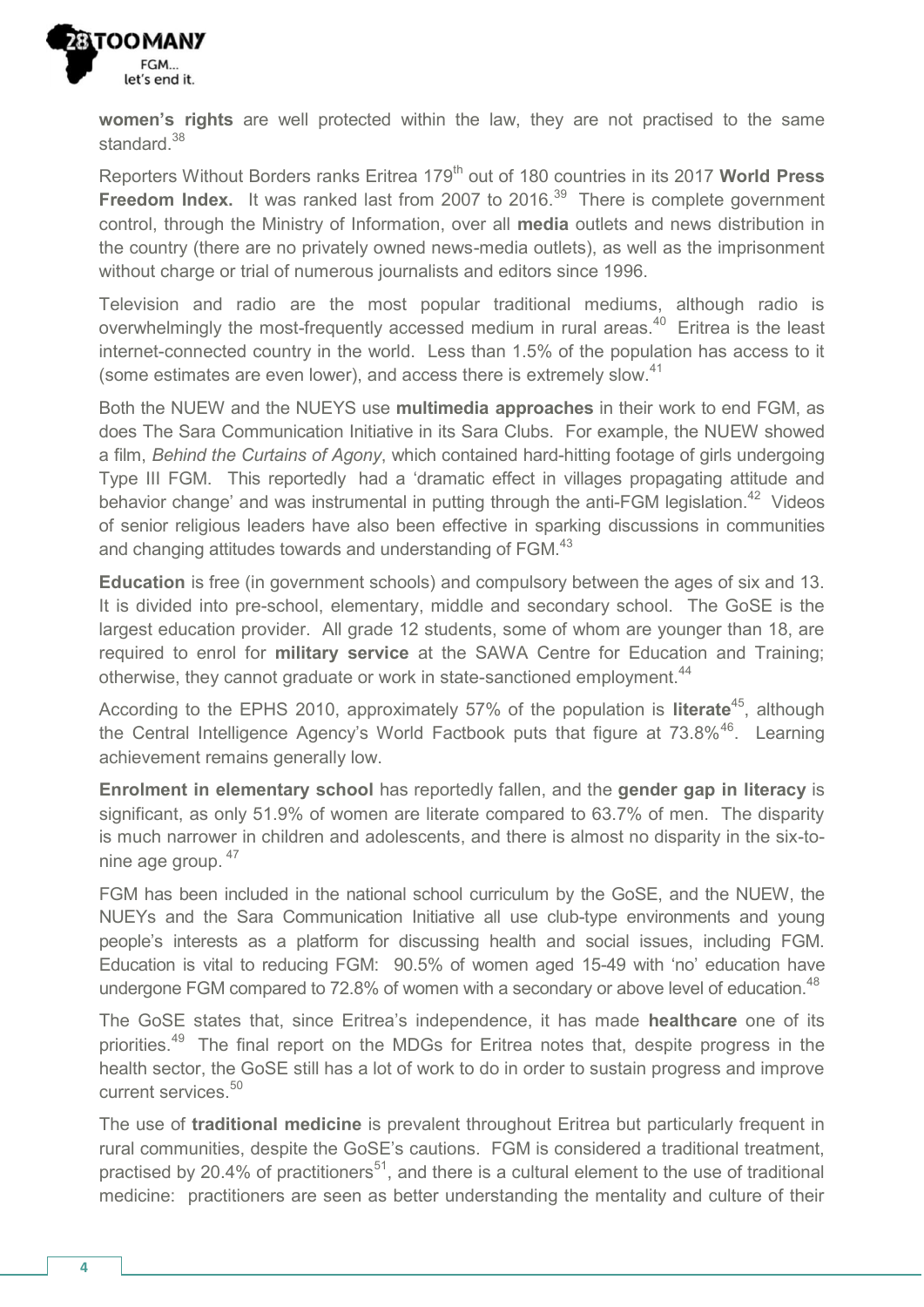

patients (particularly women) and as being easier to communicate with, especially because many state health workers do not speak local ethnic languages.<sup>52</sup>

A **national scheme to eliminate FGM**, Vision Eritrea, was run by the GoSE from 2008 to 2010, involving local authorities and teachers and consisting of events to provide information and form attitudes. Anti-FGM committees were set up in six zobas to promote the anti-FGM message and draft locally-focused strategies. There has also been an **obstetric fistula** programme in place, supported by UNFPA, since 2003.<sup>53</sup>

Eritrea is one of the 15 African governments working in partnership with the **UNFPA-UNICEF on the Joint Programme on FGM/C: Accelerating Change.** The NUEW is the main partner working with the UN. Some of the 'Lessons Learnt' from this project were the need to spark communications about FGM within communities, the effectiveness of using a range of media, wide dissemination of the Proclamations about FGM and child marriage and consistent follow-up and reporting on FGM cases.

The GoSE and the NUEW identify the holistic *Habarawi* ('collective') approach, in which anti-FGM messages and programmes are put into operation across all ministries and sectors of society, nation-wide, as the reason for the decrease in FGM prevalence. Challenges to the campaigns have included the difficulties associated with reaching more remote areas and the inconsistent prioritisation by government agents.

**Specific challenges to the abolishment of FGM in Eritrea** that need to be addressed are as follows.

- *Traditions, beliefs and social norms that support the continuation of FGM and override the law.* Social acceptance is the most commonly given reason for practising FGM, and pressures from family and community, particularly grandmothers, make it difficult for people who object to speak up.
- *Policies and practices of the GoSE that hinder anti-FGM work.* These include the GoSE's expulsion of NGOs and INGOs and its restrictions on foreign funding, which curtail the amount of FGM research that can be done and prevent the independent verification of existing data; the Ministry of Information's control over news and broadcasting, which limits debates and strengthens taboos; and the fact that girls often drop out of school or marry early to avoid compulsory military service.
- *Misunderstandings in relation to sex and FGM, home births and the use of traditional medical practitioners.* Misunderstandings about sex and FGM, the high rate of home births and reliance on traditional medical practitioners, who may use harmful traditional practices, increase the risks for women.
- *Limited funding and resources***.** The healthcare system, in particular, is in need of additional funding to give easier access to healthcare and clear the backlog of fistula patients.
- **Disorder in the legal and justice systems.** The constitution and the 2015 Codes have not been fully implemented, and without firm laws upon which to base the legal and criminal justice systems, the GoSE cannot consistently carry out and report prosecutions for FGM.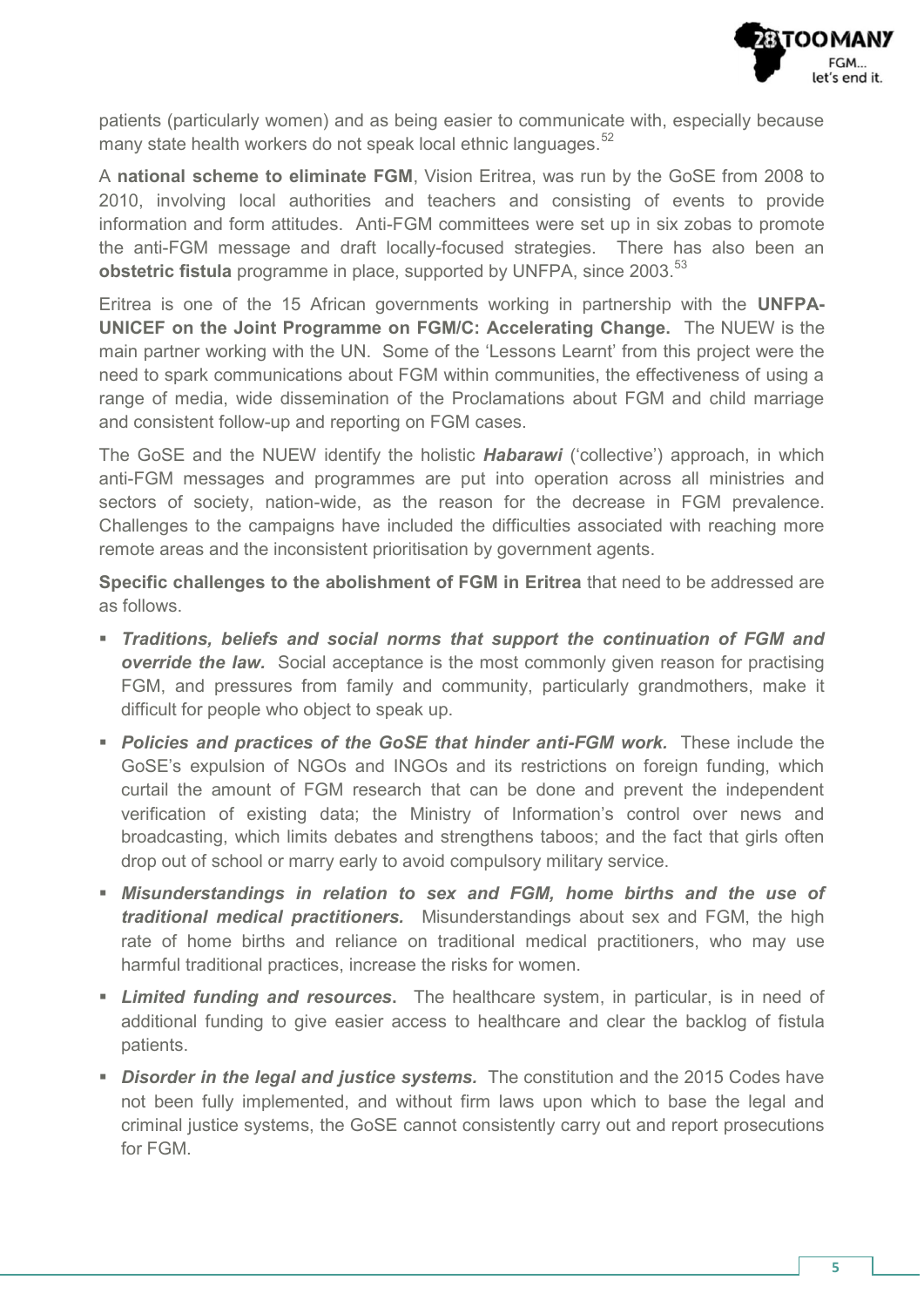

- **Illiteracy.** The rate of illiteracy is especially high for women, making the distribution of printed material about FGM and related issues ineffective for a large percentage of the population.
- *Transport and infrastructure in remote locations***.** Remote rural areas present particular difficulties in terms of a lack of infrastructure, making scaling up programmes and prosecuting perpetrators difficult.

## Recommendations to further reduce FGM in Eritrea

- Drafting and implementing a new constitution, as well as fully implementing the 2015 Codes;
- continuing the Habarawi approach, including involving religious leaders and teachers;
- creating public, non-judgemental arenas for discussion;
- teaching strategies on how to speak up to family and friends about difficult issues;
- **EXECTE:** creating programmes targeting older women:
- working further in rural areas, particularly Gash-Barka, to disseminate knowledge of the FGM Proclamation;
- **F** researching why the prevalence of and public support for FGM is lower in Asmara;
- **Fig. 1** retraining traditional practitioners for alternative careers;
- continuing to work at achieving universal education;
- addressing women's limited access to family planning;
- stepping up education on reproductive health and FGM for both adolescents and adults;
- **E** assigning healthcare professionals who speak ethnic languages to the areas where those languages are spoken, to promote trust in professionals over traditional medical practitioners;
- bearing in mind the culture of dignity in Eritrea when conveying messages that could be interpreted as critical;
- using a variety of media, which has been shown so far to be effective;
- Ifting the restrictions on NGOs and INGOs and the receipt of foreign funding for social campaigning;
- providing easier access to court judgements, so that follow-up research and reporting can be done; and
- publishing the results of any mapping and evaluation exercises, as well as any challenges and successes noted by each Anti-FGM Committee in its region of influence.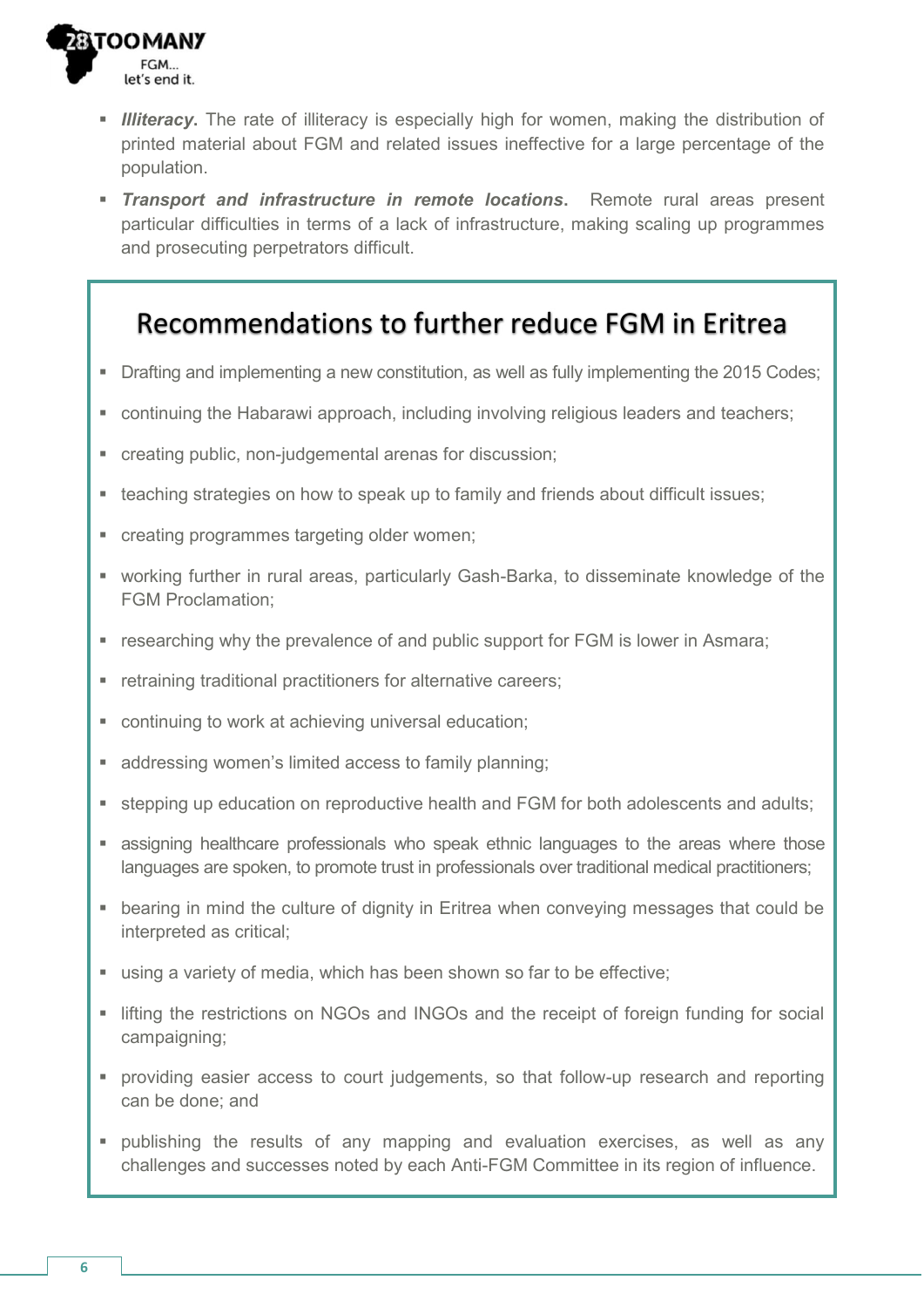

- 1 Country Meters (2017) *Eritrea*, 6 October. Available at http://countrymeters.info/en/Eritrea.
- 2 Central Intelligence Agency (2017) *The World Factbook: Eritrea*, 15 June. Available at https://www.cia.gov/library/publications/resources/the-world-factbook/geos/er.html.

l

- 3 National Union of Eritrean Women and UNDP Eritrea (2014) *10 Years: Women in Eritrea – National Union of Eritrean Women*, p.7. Available a[t https://www.scribd.com/document/254707719/National-Union-of-Eritrea-](https://www.scribd.com/document/254707719/National-Union-of-Eritrea-Women-10-Year-Report-by-UNDP)[Women-10-Year-Report-by-UNDP.](https://www.scribd.com/document/254707719/National-Union-of-Eritrea-Women-10-Year-Report-by-UNDP)
- 4 EPHS 2010, p.329.
- 5 Immigration and Refugee Board of Canada (2012) *Eritrea: Military service, including age of recruitment, length of service, grounds for exemption, penalties for desertion from and evasion of military service, and availability of alternative service*. Available at [http://www.refworld.org/docid/5084f3982.html.](http://www.refworld.org/docid/5084f3982.html)
- 6 African Development Bank and African Development Fund (2009) *Eritrea: Gender Profile (November 2008)*, p.3. Available a[t https://www.afdb.org/fileadmin/uploads/afdb/Documents/Project-and-](https://www.afdb.org/fileadmin/uploads/afdb/Documents/Project-and-Operations/Eritrea%20gender%20profile.pdf)[Operations/Eritrea%20gender%20profile.pdf.](https://www.afdb.org/fileadmin/uploads/afdb/Documents/Project-and-Operations/Eritrea%20gender%20profile.pdf)
- 7 OECD Development Centre (2016a) 'Eritrea', *Social Institutions and Gender Index*. Available at [http://www.genderindex.org/country/eritrea/.](http://www.genderindex.org/country/eritrea/)
- 8 Gaim Kibreab (2017) 'Sexual Violence in the Eritrean National Service', pp.123-143, African Studies Review 60(1), pp. 123-143. Available at [https://www.cambridge.org/core/journals/african-studies-review/article/div](https://www.cambridge.org/core/journals/african-studies-review/article/div-classtitlesexual-violence-in-the-eritrean-national-servicediv/873EEB1E27562FE60FC735A0F9B5E7C7)[classtitlesexual-violence-in-the-eritrean-national-servicediv/873EEB1E27562FE60FC735A0F9B5E7C7.](https://www.cambridge.org/core/journals/african-studies-review/article/div-classtitlesexual-violence-in-the-eritrean-national-servicediv/873EEB1E27562FE60FC735A0F9B5E7C7)
- 9 DHS 2002, p.198.
- 10 EPHS 2010, pp.347 & 353.
- 11 EPHS 2010, p.353.
- 12 EPHS 2010, p.347.
- 13 DHS 1995, p.166. - EPHS 2010 p.347.
- 14 EPHS 2010, pp.40, 347 and 353.
- 15 EPHS 2010, p.350.
- 16 G. Akinboyo and R. Negash (2012) *The Habarawi Approach: Communities Taking Action to Eliminate Female Genital Mutilation/Cutting*, p.21. Prepared for the Ministry of Health, the National Union of Eritrean Women, and UNICEF/Eritrea, Asmara. Available at https://www.unicef.org/eritrea/ECO\_resources\_socialchange.pdf.
- 17 *Ibid.*, pp.11 and 12.
- 18 DHS 2002, p.198.
- 19 EPHS 2010, p.352.
- 20 GebreMichael Kibreab Habtom (2015) 'Integrating traditional medical practice with primary healthcare system in Eritrea', p.79, *Journal of Complementary and Integrative Medicine* 12(1), pp.78-87. Available at https://www.degruyter.com/view/j/jcim.2015.12.issue-1/jcim-2014-0020/jcim-2014-0020.xml.
- 21 EPHS 2010, p.347.
- 22 EPHS 2010, pp.360-361.
- DHS 2002, p.210.
- 23 EPHS 2010, pp.360-361.
- 24 EPHS 2010, pp.364 and 364.
- 25 EPHS 2010, p.357.
- 26 EPHS 2010, pp.360-361.
- 27 UK Home Office (2016) *Country Policy and Information Note Eritrea: Religious Groups,* pp.7,14-16. Available a[t https://www.gov.uk/government/uploads/system/uploads/attachment\\_data/file/565636/CPIN-Eritrea-](https://www.gov.uk/government/uploads/system/uploads/attachment_data/file/565636/CPIN-Eritrea-Religious-Groups-v2-October-2016.pdf)[Religious-Groups-v2-October-2016.pdf.](https://www.gov.uk/government/uploads/system/uploads/attachment_data/file/565636/CPIN-Eritrea-Religious-Groups-v2-October-2016.pdf)
	- Freedom House (2016) *Freedom in the World 2016: Eritrea*. Available at https://freedomhouse.org/report/freedom-world/2016/eritrea.
- 28 World Culture Encyclopaedia (2017) *Eritrea*. Available at [http://www.everyculture.com/Cr-Ga/Eritrea.html.](http://www.everyculture.com/Cr-Ga/Eritrea.html)
- 29 DHS 2002, p.210.
- 30 *The Constitution of Eritrea* (1997). Available a[t http://confinder.richmond.edu/admin/docs/Eritrea1997English.pdf.](http://confinder.richmond.edu/admin/docs/Eritrea1997English.pdf)
- 31 *Eritrea: Proclamation No. 158/2007 of 2007, the Female Circumcision Abolition Proclamation* [Eritrea], 20 March 2007. Available at http://www.refworld.org/docid/48578c812.html.
- 32 State of Eritrea and CEDAW (2014) *Consideration of reports submitted by States parties under article 18 of the Convention – Fifth periodic report of States parties due in 2012: Eritrea*, p.20. Available at file:///C:/Users/Gary/Desktop/Eritrea%20CEDAW%20report%202014.pdf.
- 33 EPHS 2010, pp.347 & 351.
- 34 EPHS 2010, p.358.

<sup>3</sup> DHS 2002, p.12.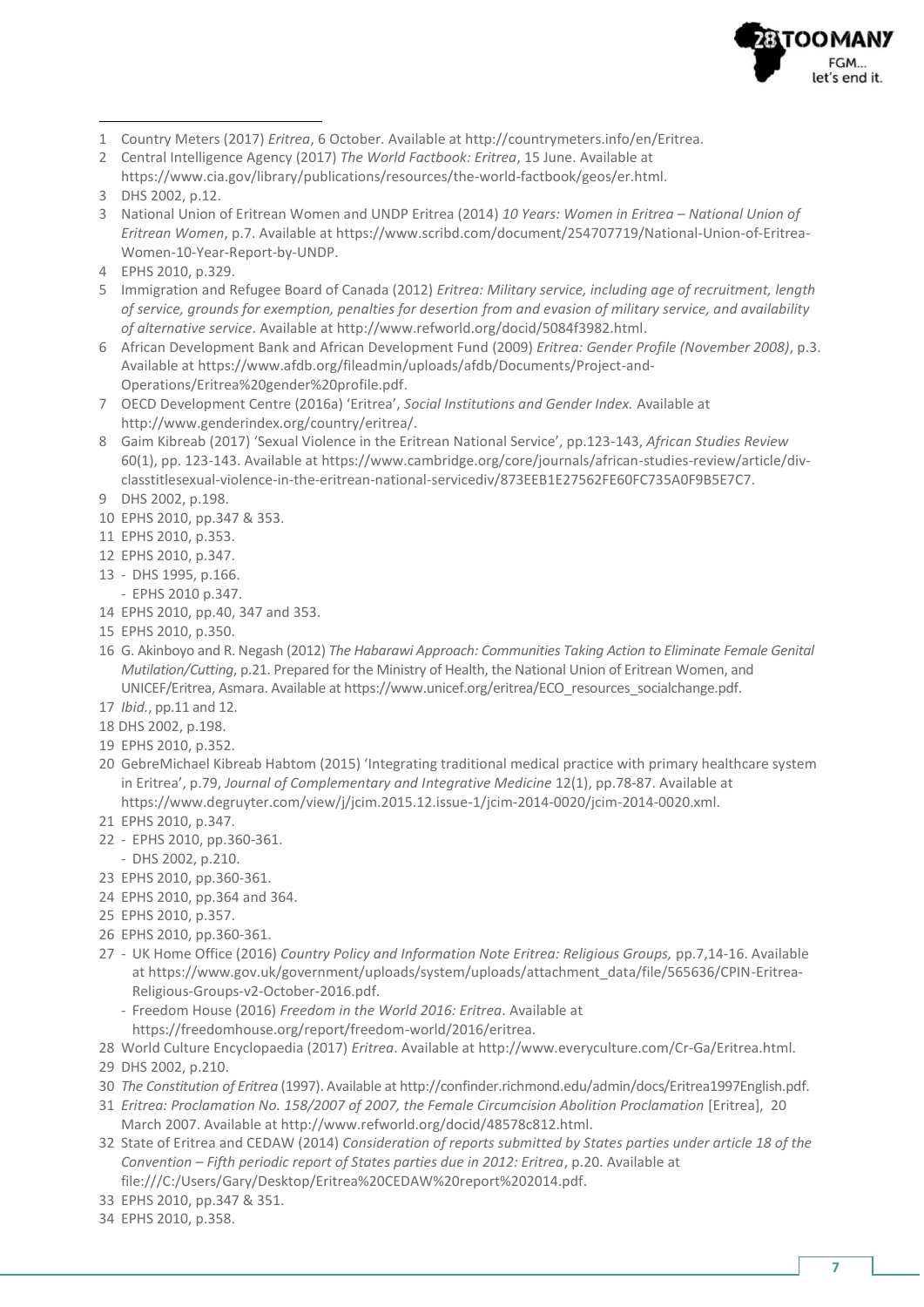

l

- 35 *Eritrea: Proclamation No. 145/2005 of 2005, Non-governmental Organization Administration Proclamation,* 11 May 2005. Available at [http://www.refworld.org/docid/493507c92.html.](http://www.refworld.org/docid/493507c92.html)
- 36 *The Constitution of Eritrea*, *op. cit.*
- 37 State of Eritrea and CEDAW (2013) *Consideration of reports submitted by States parties under article 18 of the Convention on the Elimination of All Forms of Discrimination against Women – Fourth periodic reports of States parties due in 2008: Eritrea*, pp.2-3. Available at file:///C:/Users/Gary/Desktop/Eritrea%20CEDAW%20report%202013.pdf. - State of Eritrea and CEDAW (2014), *op. cit.*, p.3.
- 38 Foreign & Commonwealth Office (2014; updated 2015), *Eritrea: Country of Concern* in *Human Rights and Democracy Report 2013*, p.204. Available a[t https://www.gov.uk/government/publications/eritrea-country-of](https://www.gov.uk/government/publications/eritrea-country-of-concern/eritrea-country-of-concern#womens-rights)[concern/eritrea-country-of-concern#womens-rights.](https://www.gov.uk/government/publications/eritrea-country-of-concern/eritrea-country-of-concern#womens-rights)
- 39 Reporters Without Borders (2017) 'Eritrea', *World Press Freedom Index*. Available at https://rsf.org/en/eritrea.
- 40 EPHS 2010, pp.51-52.
- 41 Miniwatts Marketing Group (2017) 'Internet Penetration in Africa', *Internet World Stats*. Available at [http://internetworldstats.com/stats1.htm.](http://internetworldstats.com/stats1.htm)
	- Claire Groden (2015) 'These countries have the world's worst internet access', *Fortune International*, 6 October. Available at http://fortune.com/2015/10/06/worst-internet-access.
- 42 Shabait.com (2016) *Combating FGM/C in Eritrea,* 16 March. Available at [http://www.shabait.com/categoryblog/21381-combating-fgmc-in-eritrea.](http://www.shabait.com/categoryblog/21381-combating-fgmc-in-eritrea)
- 43 G. Akinboyo and R. Negash, *op. cit.*, p.21.
- 44 Human Rights Council (2015) *Report of the detailed findings of the Commission of Inquiry on Human Rights in Eritrea*, pp.162, 342 and 347. Available at
	- [http://www.ohchr.org/Documents/HRBodies/HRCouncil/CoIEritrea/A\\_HRC\\_29\\_CRP-1.pdf.](http://www.ohchr.org/Documents/HRBodies/HRCouncil/CoIEritrea/A_HRC_29_CRP-1.pdf)
- 45 EPHS 2010, p.18.
- 46 Central Intelligence Agency (2017) *The World Factbook: Eritrea*, 11 July. Available at [https://www.cia.gov/library/publications/the-world-factbook/geos/er.html.](https://www.cia.gov/library/publications/the-world-factbook/geos/er.html)
- 47 EPHS 2010, pp.19-20.
- 48 EPHS 2010, p.347.
- 49 EPHS 2010, p.3.
- 50 State of Eritrea (2015) *Millennium Development Goals Report: Final Report* [draft], p.32.
- 51 GebreMichael Kibreab Habtom, *op. cit.*.
- 52 Charles Oyaya, PhD, Emily W. Kaburu & Yerdanos Tewelde (2016) *Assessment Report of the Government of the State of Eritrea (GoSE) and UNFPA: 4th Country Programme (2013-2016)*, p.31. International Development Institute Africa. Available a[t https://executiveboard.unfpa.org/downloadDoc.unfpa?fileName=Eritrea%20-](https://executiveboard.unfpa.org/downloadDoc.unfpa?fileName=Eritrea%20-%20CPE-Evaluative%20evidence.pdf~25-57-2016-15-57-10-742) [%20CPE-Evaluative%20evidence.pdf~25-57-2016-15-57-10-742.](https://executiveboard.unfpa.org/downloadDoc.unfpa?fileName=Eritrea%20-%20CPE-Evaluative%20evidence.pdf~25-57-2016-15-57-10-742)
- 53 Charles Oyaya, PhD, Emily W. Kaburu & Yerdanos Tewelde, *op. cit.*, pp.31-32.